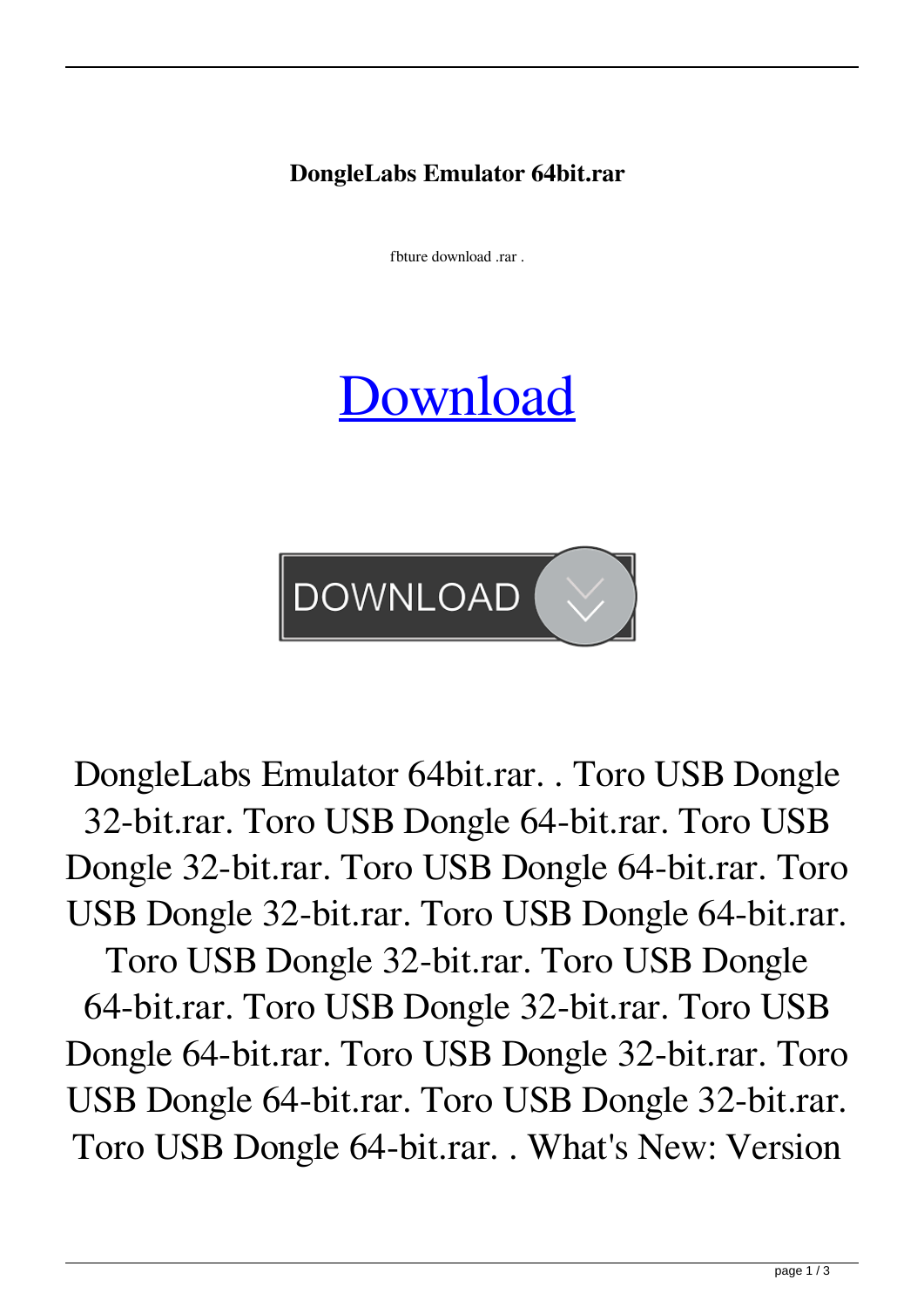7.29.0. Fixed bug on 'AddSourceManually' event. Added new query for IsSameNode property. Added new query for IsXpathSupported property. Added new query for IsUnicodeSupported property. Fixed bug on 'GetSessionObject()'. Added new query for GetPropertyValue(). Added new query for GetProperties(). Added new query for GetPropertyNames(). Fixed bug on 'GetPropertyNames()'. Added new query for GetPropertyNames(). Added new query for GetPropertyIndex(). Fixed bug on 'IsPropertySupported()'. Fixed bug on 'GetPropertyValue()'. Added new query for GetPropertyNames(). Fixed bug on 'GetPropertyValue()'. Added new query for IsPropertySupported(). Added new query for GetPropertyValue(). Added new query for IsPropertySupported(). Added new query for IsPropertySupported(). Added new query for IsPropertySupported(). Added new query for GetPropertyValue(). Added new query for IsPropertySupported(). Added new query for IsPropertySupported(). Added new query for